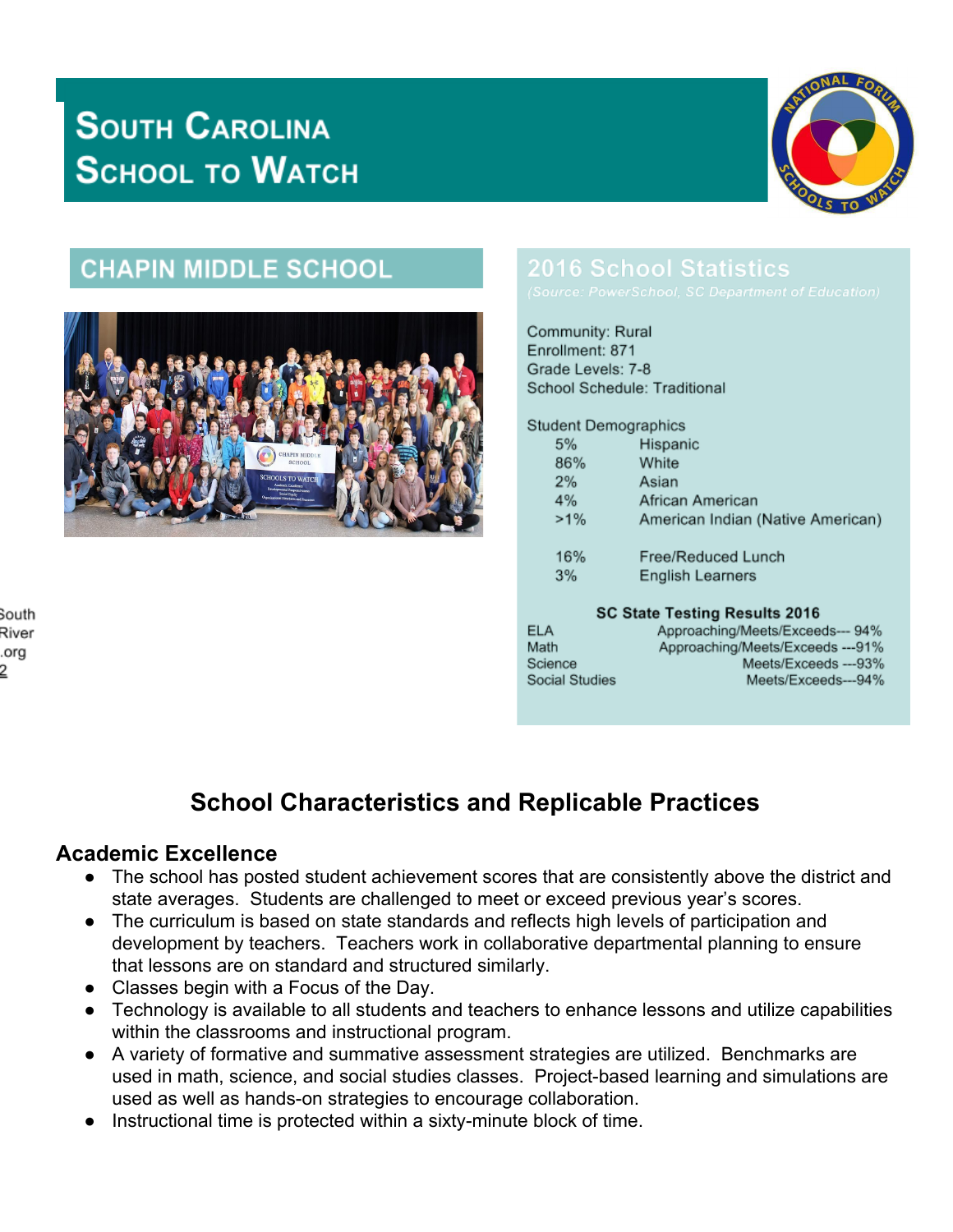#### **Schools to Watch – South Carolina Page 2** *Chapin Middle School*

- Teachers provide extra assistance and support before and after school and during planning time to assist students. A math tutoring lab is offered daily.
- An academic enrichment class is offered to assist students as well as literacy lab and math matters for students who need additional support and help.
- The leadership team uses classroom mosaic for observations and provides teachers immediate feedback.
- Planning time is organized among grade levels and subject areas.

#### **Developmental Responsiveness**

- Handwritten notes are mailed to each student prior to the start of the school year.
- Students are housed on grade-level hallways and areas.
- Students are assigned to academies and counselors.
- An Eagle Expo introduces parents to the school and provides support to families coming to the school.
- The school has a comprehensive guidance plan. Students have easy access to a school counselor. Students complete needs assessments which are used to create academic and social lessons. Students participate in various programs such as Silent Strength, Internet Safety, HUGS, and others.
- The counselors are involved with the weekly Triage meetings to determine needed interventions and support for students.
- Support services including mentors, social workers, psychologist, nurse, and mental health counselors are available to support student needs.
- The Career Development Facilitator works with students on career development tasks.
- Students choose exploratory classes that allow full exposure to other areas outside of the academic areas.
- ELA and Social Studies teachers coordinate novels and unit plans to ensure that standards are covered across various disciplines.
- Fun Academies are offered to allow students to be involved with additional activities during the school day and to experience different tasks and opportunities.
- Students have the opportunity to be heard. These include pizza with the principal, SIC meetings, PBIS, student council, bow-tie club, Girls Empowered to Lead, Next Steps, and other opportunities.
- Families are supported through various activities within the school. These include curriculum night, parent visitation day, Bring Your Parent to Lunch Day, awards ceremonies, parent-teacher conferences, SIC, PTO, and various forms of social media.
- Students serve as greeters and participate in various community service activities and events which are held at the school.

#### **Social Equity**

● The school utilizes a co-teaching and inclusion model to support students with learning disabilities.